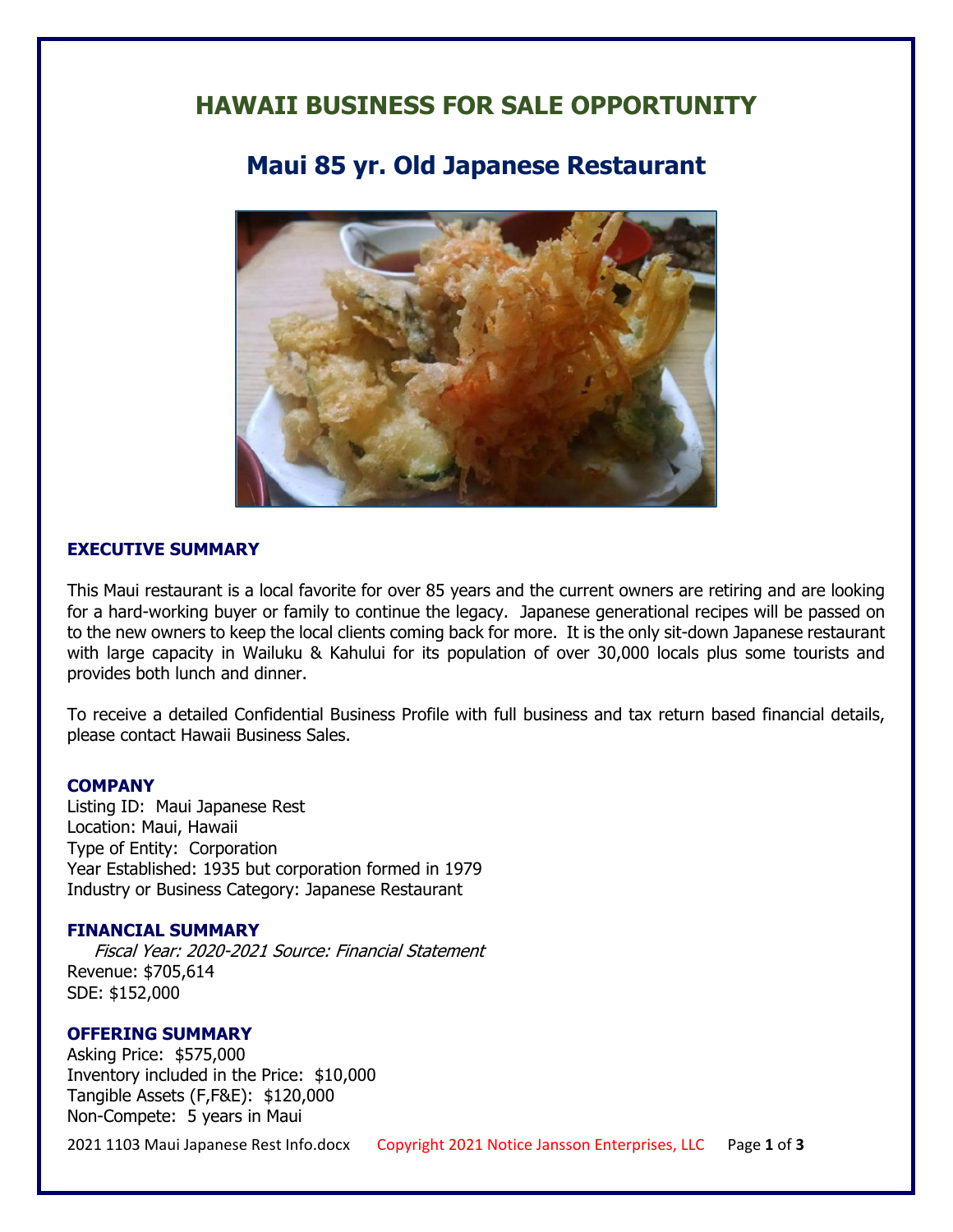Training: 2 weeks; 30 hrs./wk. Seller's Note: None Sale Reason: Retirement

**BUSINESS IS:** Not Relocatable

### **LOCATION DETAILS**

Status: Leased Monthly Rent: \$2,203 base rent plus CAM; estimated CAM of \$569 plus GET (@4%) \$111, total: \$2,884 Sq. Ft.: est. 2,000 Lease Expiration Date: 11/30/2023 Renewal options: 5-year option

#### **EMPLOYEES**

• Eight, excl. owner

### **INVESTMENT HIGHLIGHTS**

- STRONG BRAND NAME recognition and prestige by existing for 86 years
- Only sit-sit down for lunch and dinner Japanese restaurant in Wailuku, Kahului for 30,000 population
- 99% local traffic and not dependent on tourists
- Recipes passed down for generations

### **EXPANSION OPPORTUNITIES**

- Currently no liquor license. New owner could apply for a Maui County liquor license as a way to increase revenues. (Restaurant had a liquor license years ago)
- New owner can add catering, advertise, and open longer
- New owner could also refresh the interior to make it more appealing to customers

#### **TRADING DAYS/HOURS**

- Lunch: Monday to Saturday  $-10:30$  am to 1:30 pm
- Dinner: Monday to Sunday  $-4:30$  am to 8:30 pm

#### **LICENSING REQUIREMENTS**

• Food Health and Safety permit

Jansson Enterprises, LLC, dba Hawaii Business Sales, has been retained as the exclusive business intermediary in connection with a possible sale of the company. To receive a detailed Confidential Business Profile, please contact: